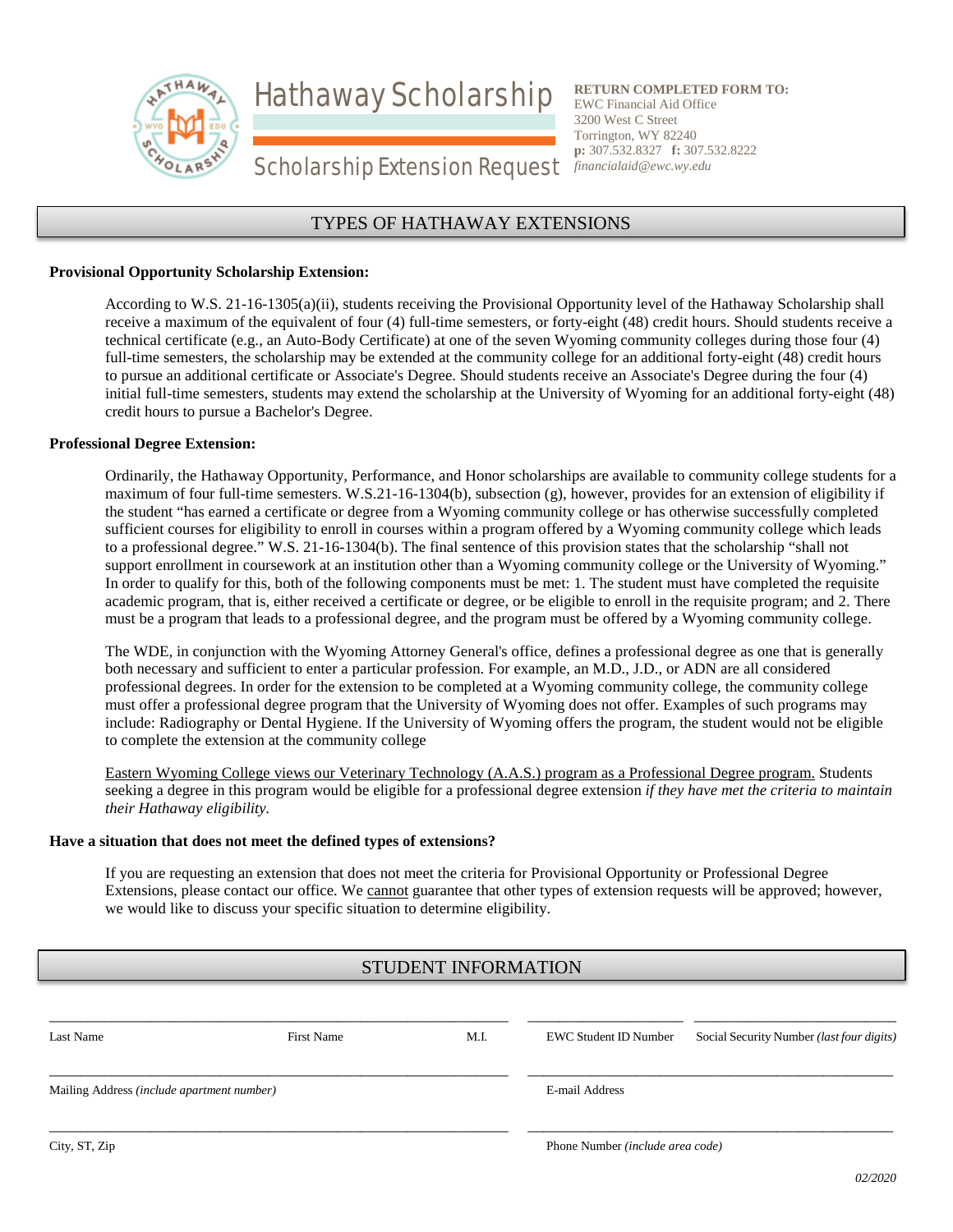# EXTENSION REQUEST INFORMATION

#### **• I am requesting to begin a Hathaway Extension for the following semester:**

Fall 20\_\_\_\_ Spring 20\_\_\_ Summer 20\_\_\_

#### **• Which type of Extension are you requesting?** *(Check one)*

\_\_\_ Provisional Opportunity Level Extension

\_\_\_ Professional Degree Extension (this is *typically* reserved for our Veterinary Technology students)

\_\_\_ Other

#### **• What is your major/degree? Anticipated graduation date(s)?**

*Please list all programs for which you are currently taking coursework, or for which you will be taking coursework. Please include the semester/year of graduation for each program listed.*

#### **• I plan on enrolling/registering as: (Check one)**

 *Hathaway is prorated for less than full-time enrollment, and can only pay for non-remedial credits.*

| $\vert$ Full-time          | $(12 + \text{credits})$                                                                       |
|----------------------------|-----------------------------------------------------------------------------------------------|
| $\left  \right $ Part-time | $(6-11 \text{ credits})$                                                                      |
|                            | $\vert$ Less than Part-time (1-5 credits – you can only utilize this option for summer terms) |

# EXTENSION REQUEST STATEMENT

**\_\_\_\_\_\_\_\_\_\_\_\_\_\_\_\_\_\_\_\_\_\_\_\_\_\_\_\_\_\_\_\_\_\_\_\_\_\_\_\_\_\_\_\_\_\_\_\_\_\_\_\_\_\_\_\_\_\_\_\_\_\_\_\_\_\_\_\_\_\_\_\_\_\_\_\_\_\_\_\_\_\_\_\_\_\_\_\_\_\_\_\_\_\_\_\_\_\_\_\_\_\_\_\_\_\_\_\_\_\_\_\_\_\_\_\_\_\_\_\_\_\_\_\_\_\_\_\_\_\_\_\_\_\_\_\_**

**\_\_\_\_\_\_\_\_\_\_\_\_\_\_\_\_\_\_\_\_\_\_\_\_\_\_\_\_\_\_\_\_\_\_\_\_\_\_\_\_\_\_\_\_\_\_\_\_\_\_\_\_\_\_\_\_\_\_\_\_\_\_\_\_\_\_\_\_\_\_\_\_\_\_\_\_\_\_\_\_\_\_\_\_\_\_\_\_\_\_\_\_\_\_\_\_\_\_\_\_\_\_\_\_\_\_\_\_\_\_\_\_\_\_\_\_\_\_\_\_\_\_\_\_\_\_\_\_\_\_\_\_\_\_\_\_**

**\_\_\_\_\_\_\_\_\_\_\_\_\_\_\_\_\_\_\_\_\_\_\_\_\_\_\_\_\_\_\_\_\_\_\_\_\_\_\_\_\_\_\_\_\_\_\_\_\_\_\_\_\_\_\_\_\_\_\_\_\_\_\_\_\_\_\_\_\_\_\_\_\_\_\_\_\_\_\_\_\_\_\_\_\_\_\_\_\_\_\_\_\_\_\_\_\_\_\_\_\_\_\_\_\_\_\_\_\_\_\_\_\_\_\_\_\_\_\_\_\_\_\_\_\_\_\_\_\_\_\_\_\_\_\_\_**

**\_\_\_\_\_\_\_\_\_\_\_\_\_\_\_\_\_\_\_\_\_\_\_\_\_\_\_\_\_\_\_\_\_\_\_\_\_\_\_\_\_\_\_\_\_\_\_\_\_\_\_\_\_\_\_\_\_\_\_\_\_\_\_\_\_\_\_\_\_\_\_\_\_\_\_\_\_\_\_\_\_\_\_\_\_\_\_\_\_\_\_\_\_\_\_\_\_\_\_\_\_\_\_\_\_\_\_\_\_\_\_\_\_\_\_\_\_\_\_\_\_\_\_\_\_\_\_\_\_\_\_\_\_\_\_\_**

**\_\_\_\_\_\_\_\_\_\_\_\_\_\_\_\_\_\_\_\_\_\_\_\_\_\_\_\_\_\_\_\_\_\_\_\_\_\_\_\_\_\_\_\_\_\_\_\_\_\_\_\_\_\_\_\_\_\_\_\_\_\_\_\_\_\_\_\_\_\_\_\_\_\_\_\_\_\_\_\_\_\_\_\_\_\_\_\_\_\_\_\_\_\_\_\_\_\_\_\_\_\_\_\_\_\_\_\_\_\_\_\_\_\_\_\_\_\_\_\_\_\_\_\_\_\_\_\_\_\_\_\_\_\_\_\_**

**\_\_\_\_\_\_\_\_\_\_\_\_\_\_\_\_\_\_\_\_\_\_\_\_\_\_\_\_\_\_\_\_\_\_\_\_\_\_\_\_\_\_\_\_\_\_\_\_\_\_\_\_\_\_\_\_\_\_\_\_\_\_\_\_\_\_\_\_\_\_\_\_\_\_\_\_\_\_\_\_\_\_\_\_\_\_\_\_\_\_\_\_\_\_\_\_\_\_\_\_\_\_\_\_\_\_\_\_\_\_\_\_\_\_\_\_\_\_\_\_\_\_\_\_\_\_\_\_\_\_\_\_\_\_\_\_**

**\_\_\_\_\_\_\_\_\_\_\_\_\_\_\_\_\_\_\_\_\_\_\_\_\_\_\_\_\_\_\_\_\_\_\_\_\_\_\_\_\_\_\_\_\_\_\_\_\_\_\_\_\_\_\_\_\_\_\_\_\_\_\_\_\_\_\_\_\_\_\_\_\_\_\_\_\_\_\_\_\_\_\_\_\_\_\_\_\_\_\_\_\_\_\_\_\_\_\_\_\_\_\_\_\_\_\_\_\_\_\_\_\_\_\_\_\_\_\_\_\_\_\_\_\_\_\_\_\_\_\_\_\_\_\_\_**

**\_\_\_\_\_\_\_\_\_\_\_\_\_\_\_\_\_\_\_\_\_\_\_\_\_\_\_\_\_\_\_\_\_\_\_\_\_\_\_\_\_\_\_\_\_\_\_\_\_\_\_\_\_\_\_\_\_\_\_\_\_\_\_\_\_\_\_\_\_\_\_\_\_\_\_\_\_\_\_\_\_\_\_\_\_\_\_\_\_\_\_\_\_\_\_\_\_\_\_\_\_\_\_\_\_\_\_\_\_\_\_\_\_\_\_\_\_\_\_\_\_\_\_\_\_\_\_\_\_\_\_\_\_\_\_\_**

**\_\_\_\_\_\_\_\_\_\_\_\_\_\_\_\_\_\_\_\_\_\_\_\_\_\_\_\_\_\_\_\_\_\_\_\_\_\_\_\_\_\_\_\_\_\_\_\_\_\_\_\_\_\_\_\_\_\_\_\_\_\_\_\_\_\_\_\_\_\_\_\_\_\_\_\_\_\_\_\_\_\_\_\_\_\_\_\_\_\_\_\_\_\_\_\_\_\_\_\_\_\_\_\_\_\_\_\_\_\_\_\_\_\_\_\_\_\_\_\_\_\_\_\_\_\_\_\_\_\_\_\_\_\_\_\_**

**\_\_\_\_\_\_\_\_\_\_\_\_\_\_\_\_\_\_\_\_\_\_\_\_\_\_\_\_\_\_\_\_\_\_\_\_\_\_\_\_\_\_\_\_\_\_\_\_\_\_\_\_\_\_\_\_\_\_\_\_\_\_\_\_\_\_\_\_\_\_\_\_\_\_\_\_\_\_\_\_\_\_\_\_\_\_\_\_\_\_\_\_\_\_\_\_\_\_\_\_\_\_\_\_\_\_\_\_\_\_\_\_\_\_\_\_\_\_\_\_\_\_\_\_\_\_\_\_\_\_\_\_\_\_\_\_**

**\_\_\_\_\_\_\_\_\_\_\_\_\_\_\_\_\_\_\_\_\_\_\_\_\_\_\_\_\_\_\_\_\_\_\_\_\_\_\_\_\_\_\_\_\_\_\_\_\_\_\_\_\_\_\_\_\_\_\_\_\_\_\_\_\_\_\_\_\_\_\_\_\_\_\_\_\_\_\_\_\_\_\_\_\_\_\_\_\_\_\_\_\_\_\_\_\_\_\_\_\_\_\_\_\_\_\_\_\_\_\_\_\_\_\_\_\_\_\_\_\_\_\_\_\_\_\_\_\_\_\_\_\_\_\_\_**

**• Please state the reason for your extension request. Additional pages may be added if necessary.**